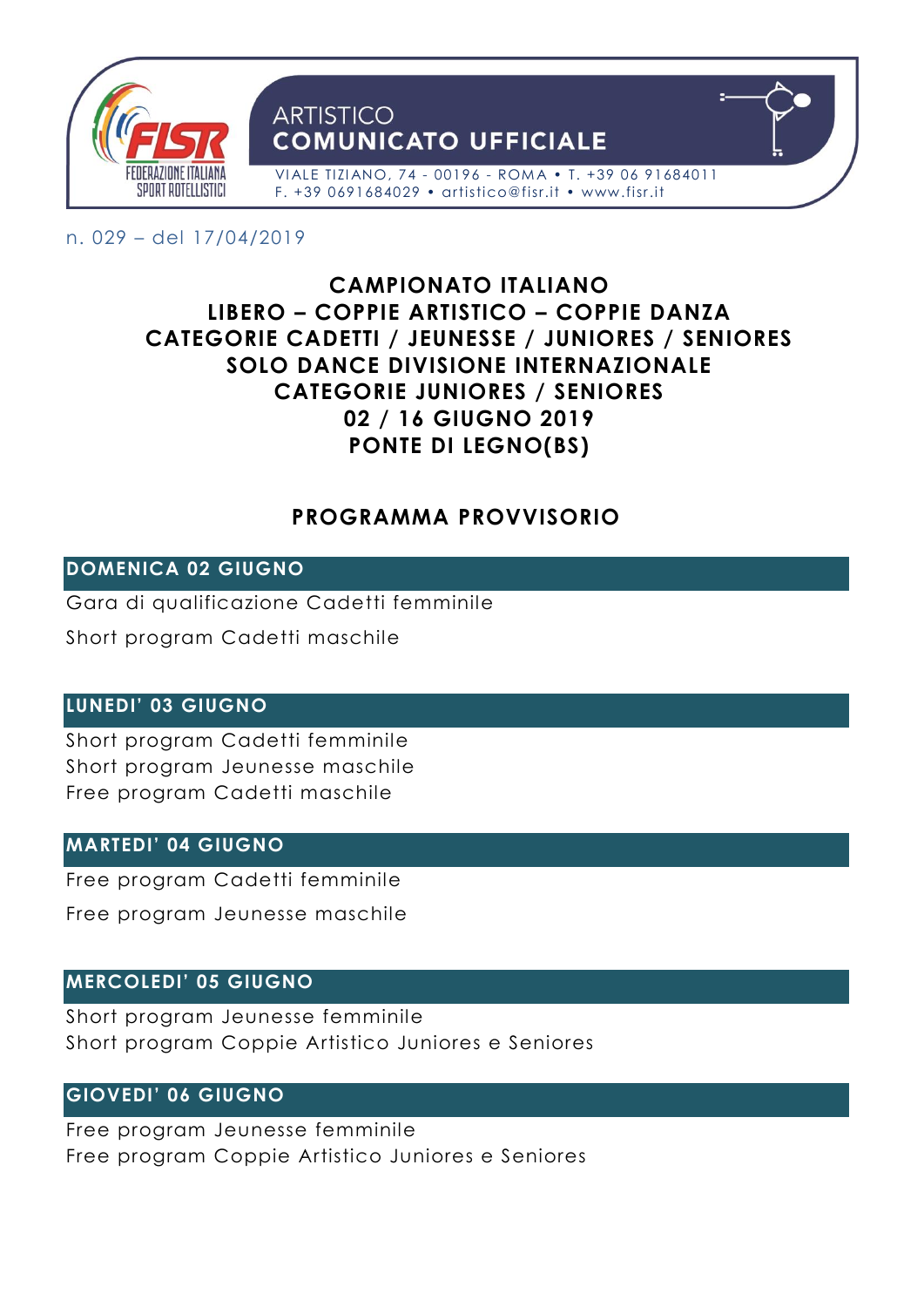## **VENERDI' 07 GIUGNO**

Short program Coppie Artistico Cadetti e Jeunesse Danze Obbligatorie Coppie Danza Cadetti e Jeunesse Style Dance Coppie Danza Juniores e Seniores

#### **SABATO 08 GIUGNO**

Free program Coppie Artistico Cadetti e Jeunesse Free program Coppie Danza Cadetti e Jeunesse Free program Coppie Danza Juniores e Seniores

#### **Domenica 09 GIUGNO**

Solo Dance - Style Dance Juniores femminile e maschile Solo Dance - Style Dance Seniores femminile

#### **LUNEDI' 10 GIUGNO**

Solo Dance - Free Dance Juniores femminile e maschile Solo Dance – Free Dance Seniores femminile

#### **MARTEDI' 11 GIUGNO**

Solo Dance - Style Dance Seniores maschile

Short program Seniores femminile

#### **MERCOLEDI' 12 GIUGNO**

Solo Dance - Free Dance Seniores maschile

Free program Seniores femminile

#### **GIOVEDI' 13 GIUGNO**

Short program Juniores maschile Short program Seniores maschile Short program In Line

## **VENERDI' 14 GIUGNO**

Free program Juniores maschile Free program Seniores maschile Free program In Line